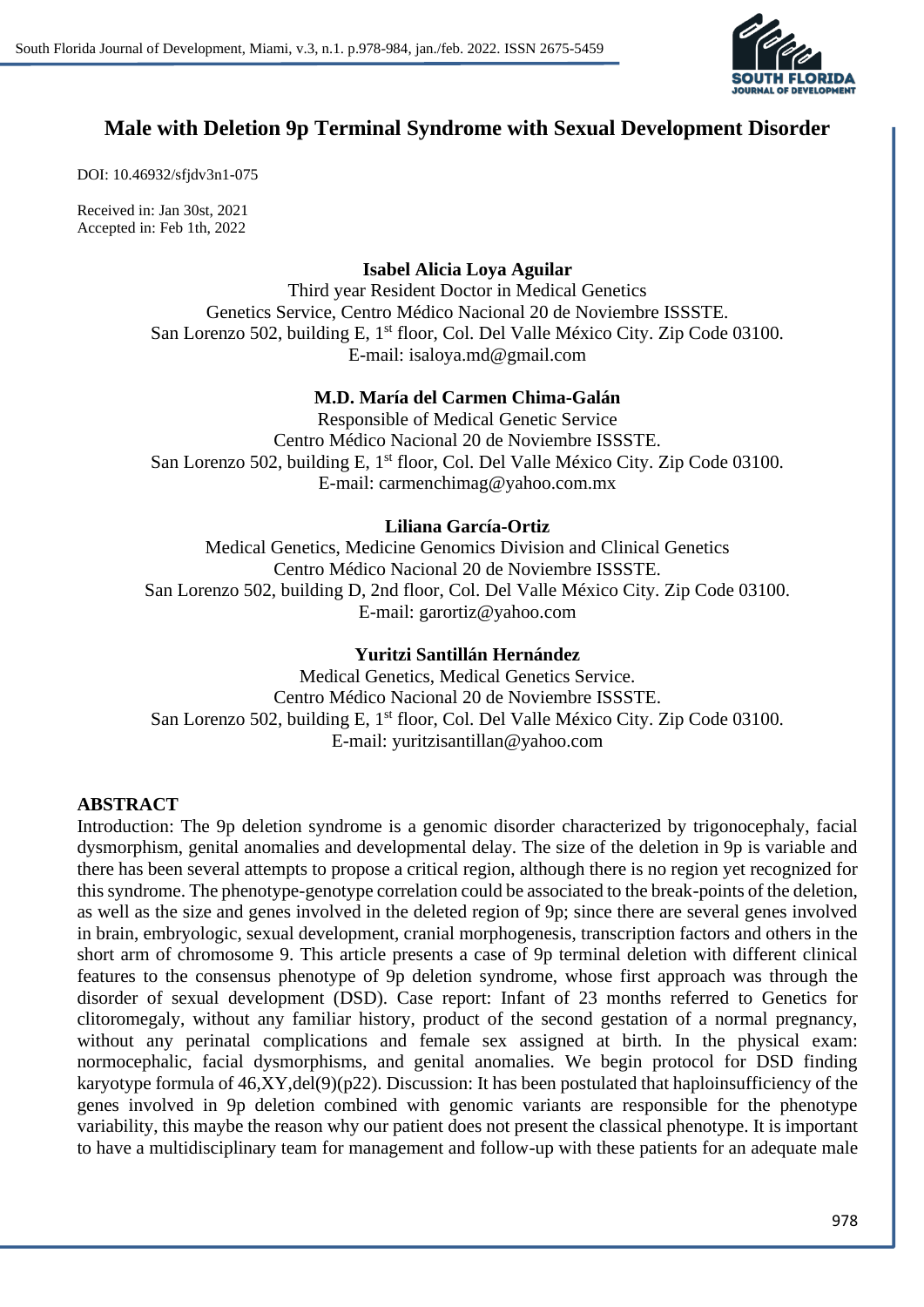

sex assignment and treatment for any complications associated to the syndrome, if possible, in order to have a better quality of life.

**Keywords:** del9p(22), neurodevelopmental disorders and sexual differentiation.

#### **1 INTRODUCTION**

The 9p deletion syndrome (OMIM: 158170) is a genomic disorder with an incidence in less than 1:1,000,000. The first report case was in 1972 by Alfi et al., since then over 700 cases have been reported worldwide. (Alfi et al., 1973).

It is characterized by a variable phenotype that includes developmental delay, facial dysmorphisms (trigonocephaly or brachycephaly, blepharophimosis, hypertelorism, long philtrum, micrognathia, lowset posterior hair-line) digital anomalies (long medium phalanges with short distal phalanges), in males genitourinary anomalies (cryptorchidism, hypospadias, ambiguous genitalia, testicular dysgenesis and higher risk for gonadoblastoma), other anomalies that have been reported are congenital hypothyroidism and cardiac defects. (Hou et al., 2016; Huret et al., 1988)

Around two thirds of 9p deletion cases are de novo or sporadic, due to a deficient paternal or maternal meiosis and the remaining third is the result of unbalanced rearrangements inherited by either parent carrying a balanced translocation. (Van Ravenswaaij et al., 2005)

In the literature there are studies in which the size of deletion is variable and even with several attempts to reach a critical region between 4-6 Mb (Kawara et al., 2006; Sams et al., 2022), there is no region yet recognized for this syndrome. Most of the patients have either a pure terminal deletion that involves the short arm of chromosome 9 or big unbalanced chromosomic rearrangements up to 18.9 Mb (Ng et al., 2020).

Therefore, the genotype-phenotype correlation could be associated to the break-point position of the deletion 9p region, which could be proximal, interstitial, distal or pericentric, since chromosome 9 involves several genes associated with cerebral, embryologic and sexual development as well as for cranial morphology, signaling networks associated to the bone morphogenic protein (BMP), transcription factors, initiation of transcription, etc. (Sams et al., 2022) (Figure 1).

This article presents a case of 9p terminal deletion with different clinical features to the consensus phenotype of 9p deletion syndrome, whose first approach was through the disorder of sexual development (DSD).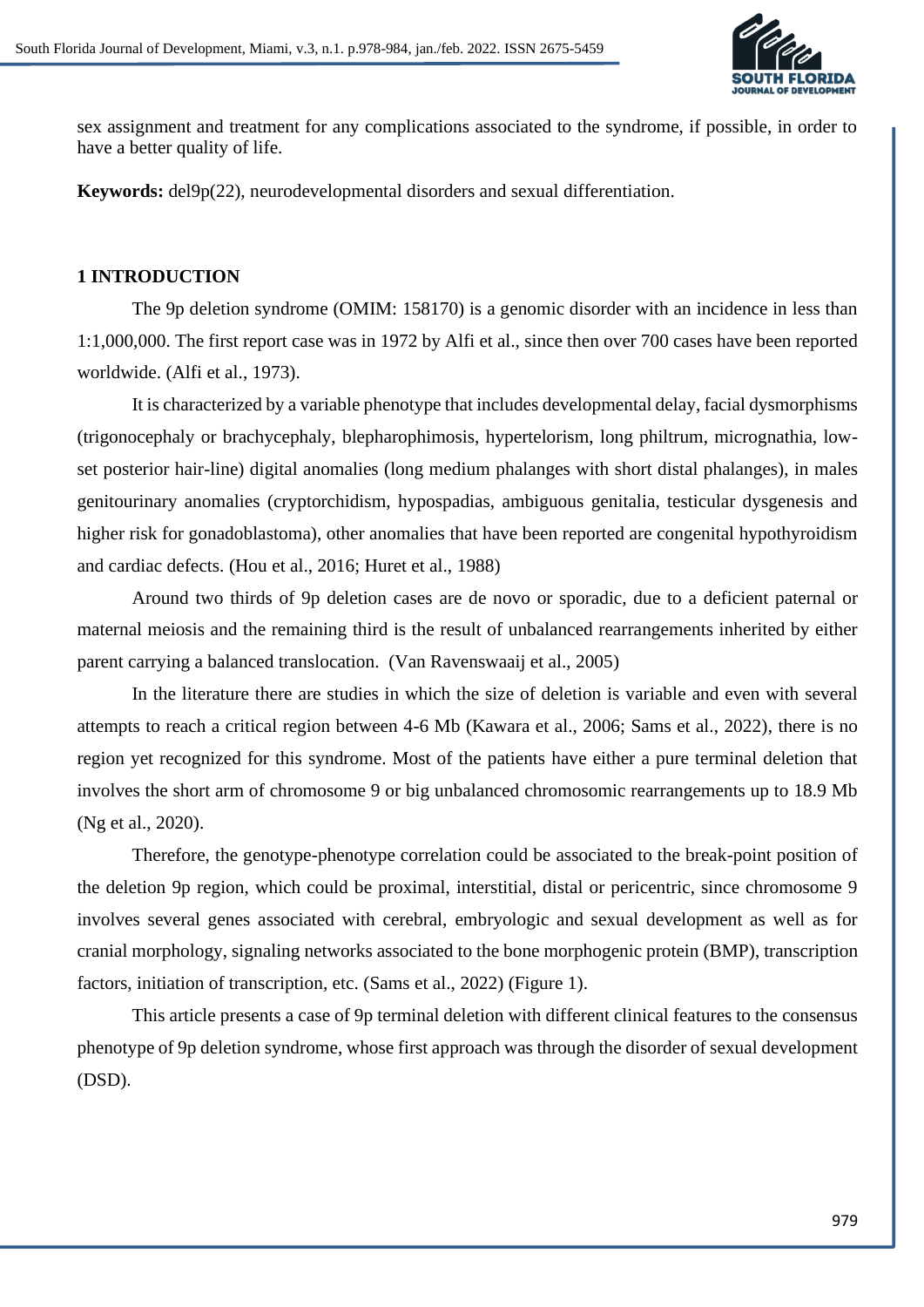

#### **2 CASE REPORT**

Patient with clitoromegaly referred to the Genetics service for diagnosis approach, no family history is denoted. Product of the second gestation of non-consanguineous parents, mother of 38 years and father of 32 years at moment of birth. Pregnancy was normal, obstetric ultrasound without any anomalies. He was born at 38 weeks of gestation by C-section due to acute fetal suffering and without any perinatal complications, weight (3500g) and length (50cm) were normal and female sex was assigned.

At moment of Genetic assessment, we found an infant of 1 year and 11 months with development milestones delay, weight 5,900g (50<sup>th</sup> percentile), length 62cm (90<sup>th</sup> percentile) and CP 41cm (75<sup>th</sup>) percentile). Normocephalic, low-set ears, prominent forehead, arched eyebrows, hypertelorism, wide and depressed nasal bridge, short columella, flattened nasal tip, down-slated lip corners, thin upper lip and micrognathia (Figure 2). Genitals with micro-penis, proximal interscrotal hypospadias, scrotalized labia majora, bilateral cryptorchidism, presence of gonads in inguinal canal. Prader stage IV virilization. (Figure 3).

Renal ultrasound reports right kidney 5.3x2.3x2.8 cm and volume 17.8 cc, left kidney 5.2x2x2.1cm and volume 15.8 cc, pyelocaliceal system without dilations. Pelvic ultrasound without uterus or any other female structure. Inguinal ultrasound with suggested data for presence of testicles in suprainguinal region. Echocardiography without any structural anomalies.

Additionally, a hormonal test curve (2500 IU of HCG) demonstrates an elevated testosterone of more than 50%. (Table 1).

Karyotype with GTG banding technique demonstrated a terminal deletion of short arm of chromosome 9. 46,XY,del(9)(p22) (Figure 4). The parent´s karyotypes are reported normal.

### **3 DISCUSSION**

There are around 700 cases of 9p deletion syndrome, where the phenotype-genotype variability depends on the size of the deletion and the genes involved. It has been postulated that haploinsufficiency of the genes involved in 9p deletion combined with genomic variants are responsible for the phenotype variability (Ng et al., 2020); this is possibly the reason why our patient does not present trigonocephaly.

The neurodevelopment anomalies are the main manifestations of 9p deletion syndrome, which is present in 100% of the patients, like this patient who is a year and 11 months and has able to seat or pronounce monosyllables, which represents a developmental milestones delay. (Van Ravenswaaij et al., 2005).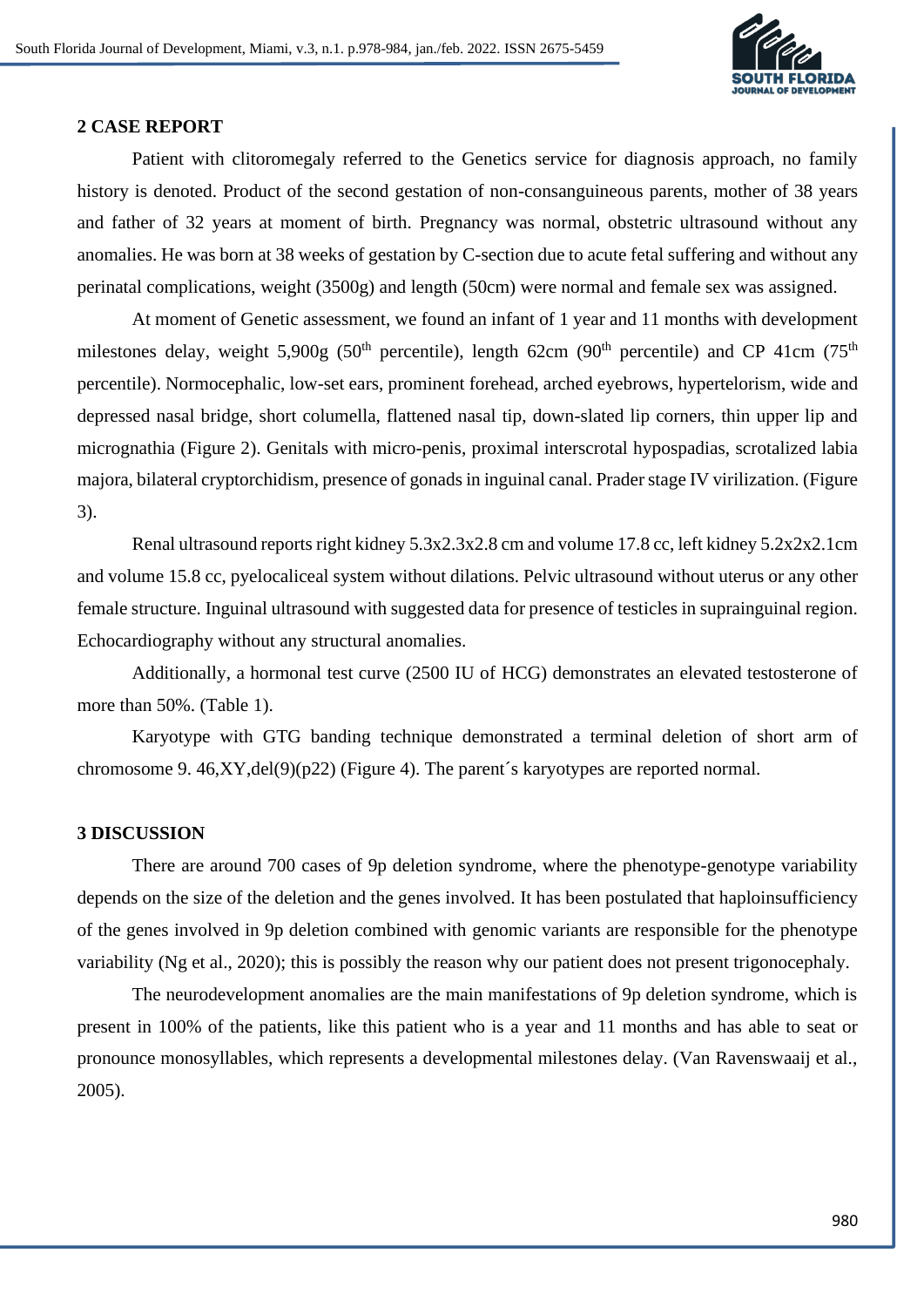

There are reports that nearly the 30% of patients with 9p deletion have congenital heart anomalies like PCA, IAC, IVC, tricuspid insufficiency and aortic coarction; our patient does not have any of these anomalies due to the low percentage of presentation (Swinkels et al., 2008).

Ultimately, DSD is present in more than 50% of the male patients with this syndrome presenting with micro-penis and hypospadias, like this case report; where the *DMRT1* and *DMRT2* genes, evolutionary conserved have been associated with sex determination in males. (Swinkels et al., 2008).

We consider necessary to amplify the genetic analysis with molecular tests of high resolution to delineate de break-points and the group of genes that are participating in the 9p deleted region in our patient.

After de genetic diagnosis, it is fundamental a multidisciplinary follow-up focused in the most frequent complications of the 9p deletion syndrome to avoid any complications in misassignment of sex in male patients, neurologic and behavioral disorders, as well as to carefully strategy the management of neurological or cardiological sequels.

### **4 CONCLUSION**

Patients with 9p deletion syndrome have a phenotypic variability, depending in the size of the region and the genes involved. Our patient is part of these cases where the clinical characteristics differ from the consensus characteristics. We consider necessary the amplification of the genetic analysis of the deleted region of 9p to delineate the genes that are participating in the etiology to allow us the explanation of the phenotypic variability with the purpose to bring a specialized medical attention and follow-up for the anticipation of possible complications.

In our patient for the quantity of genes deleted we suspect a strong intellectual deficit is present and disorders of speech and language will develop this is why a psychometric evaluation should be performed when the right age is reached as well as language therapy specially with a model like the proposed by Vivero Riquelme in her work ¨ Proposal for individual intervention for language development in early childhood education¨ (Riquelme, 2022) since this model has a personal approach depending in the child's need.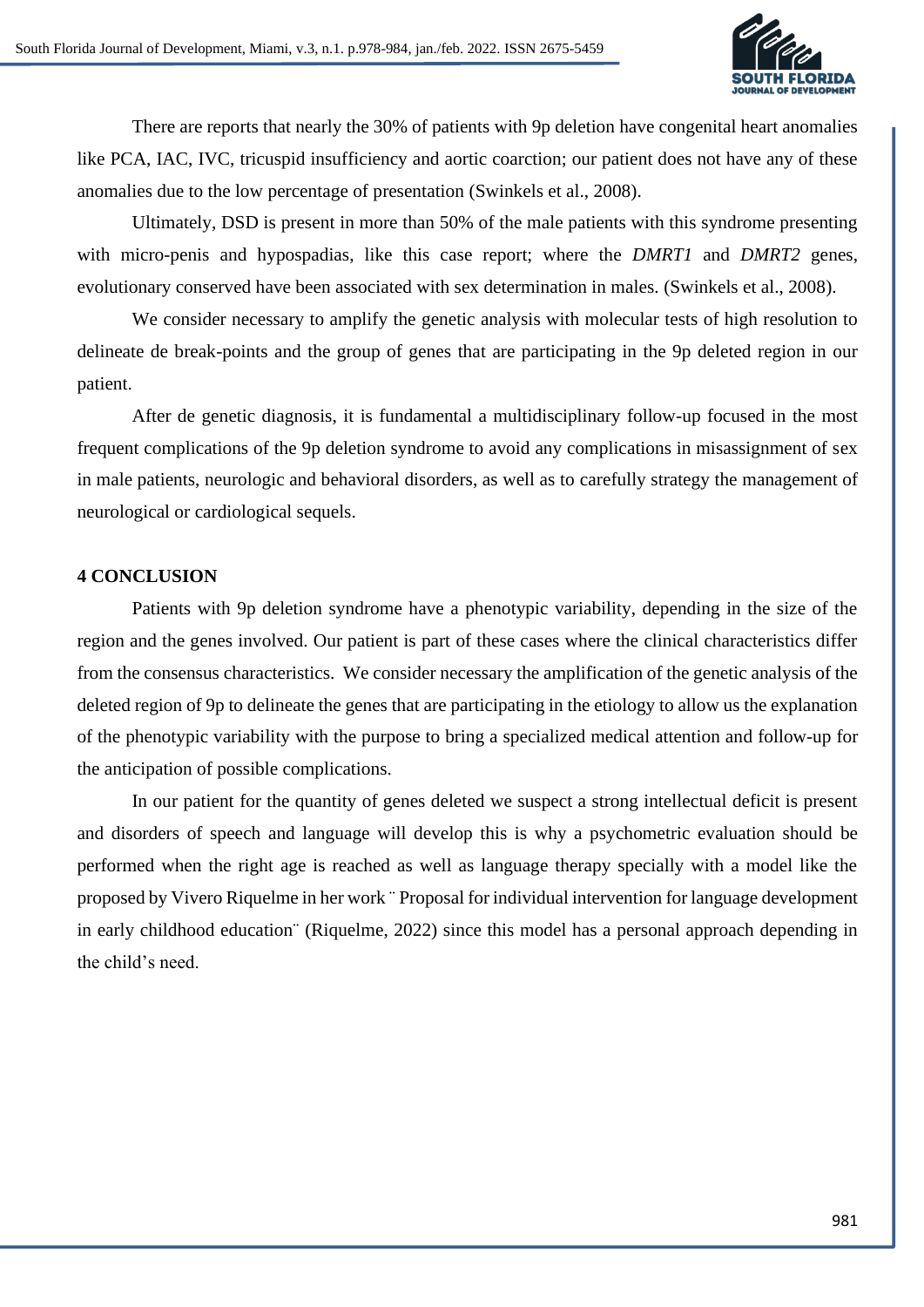

# **REFERENCES**

Alfi, O., Donnell, G. N., Crandall, B. F., Derencsenyi, A., & Menon, R. (1973). Deletion of the short arm of chromosome no.9 (46,9p-): A new deletion syndrome. *Annales De Genetique*, *16*(1), 17–22.

Hou, Q.-F., Wu, D., Chu, Y., & Liao, S.-X. (2016). Clinical findings and molecular cytogenetic study of de novo pure chromosome 9p deletion: Pre- and postnatal diagnosis. *Taiwanese Journal of Obstetrics & Gynecology*, *55*(6), 867–870. https://doi.org/10.1016/j.tjog.2016.11.001

Huret, J. L., Leonard, C., Forestier, B., Rethore, M. O., & Lejeune, J. (1988). Eleven new cases of del(9p) and features from 80 cases. *Journal of Medical Genetics*, *25*(11), 741–749. https://doi.org/10.1136/jmg.25.11.741

Kawara, H., Yamamoto, T., Harada, N., Yoshiura, K., Niikawa, N., Nishimura, A., Mizuguchi, T., & Matsumoto, N. (2006). Narrowing candidate region for monosomy 9p syndrome to a 4.7-Mb segment at 9p22.2-p23. *American Journal of Medical Genetics. Part A*, *140*(4), 373–377. https://doi.org/10.1002/ajmg.a.31094

Ng, J., Sams, E., Baldridge, D., Kremitzki, M., Wegner, D. J., Lindsay, T., Fulton, R., Cole, F. S., & Turner, T. N. (2020). Precise breakpoint detection in a patient with 9p- syndrome. *Cold Spring Harbor Molecular Case Studies*, *6*(3), a005348. https://doi.org/10.1101/mcs.a005348

Riquelme, M. D. C. V. (2022). Propuesta de intervención individual para el desarrollo del lenguaje en educación infantil: Proposal for individual intervention for language development in early childhood education. *South Florida Journal of Development*, *3*(1), 124–136. https://doi.org/10.46932/sfjdv3n1-009

Sams, E. I., Ng, J. K., Tate, V., Claire Hou, Y.-C., Cao, Y., Antonacci-Fulton, L., Belhassan, K., Neidich, J., Mitra, R. D., Cole, F. S., Dickson, P., Milbrandt, J., & Turner, T. N. (2022). From karyotypes to precision genomics in 9p deletion and duplication syndromes. *Human Genetics and Genomics Advances*, *3*(1), 100081. https://doi.org/10.1016/j.xhgg.2021.100081

Swinkels, M. E. M., Simons, A., Smeets, D. F., Vissers, L. E., Veltman, J. A., Pfundt, R., de Vries, B. B. A., Faas, B. H. W., Schrander-Stumpel, C. T. R. M., McCann, E., Sweeney, E., May, P., Draaisma, J. M., Knoers, N. V., van Kessel, A. G., & van Ravenswaaij-Arts, C. M. A. (2008). Clinical and cytogenetic characterization of 13 Dutch patients with deletion 9p syndrome: Delineation of the critical region for a consensus phenotype. *American Journal of Medical Genetics Part A*, *146A*(11), 1430–1438. https://doi.org/10.1002/ajmg.a.32310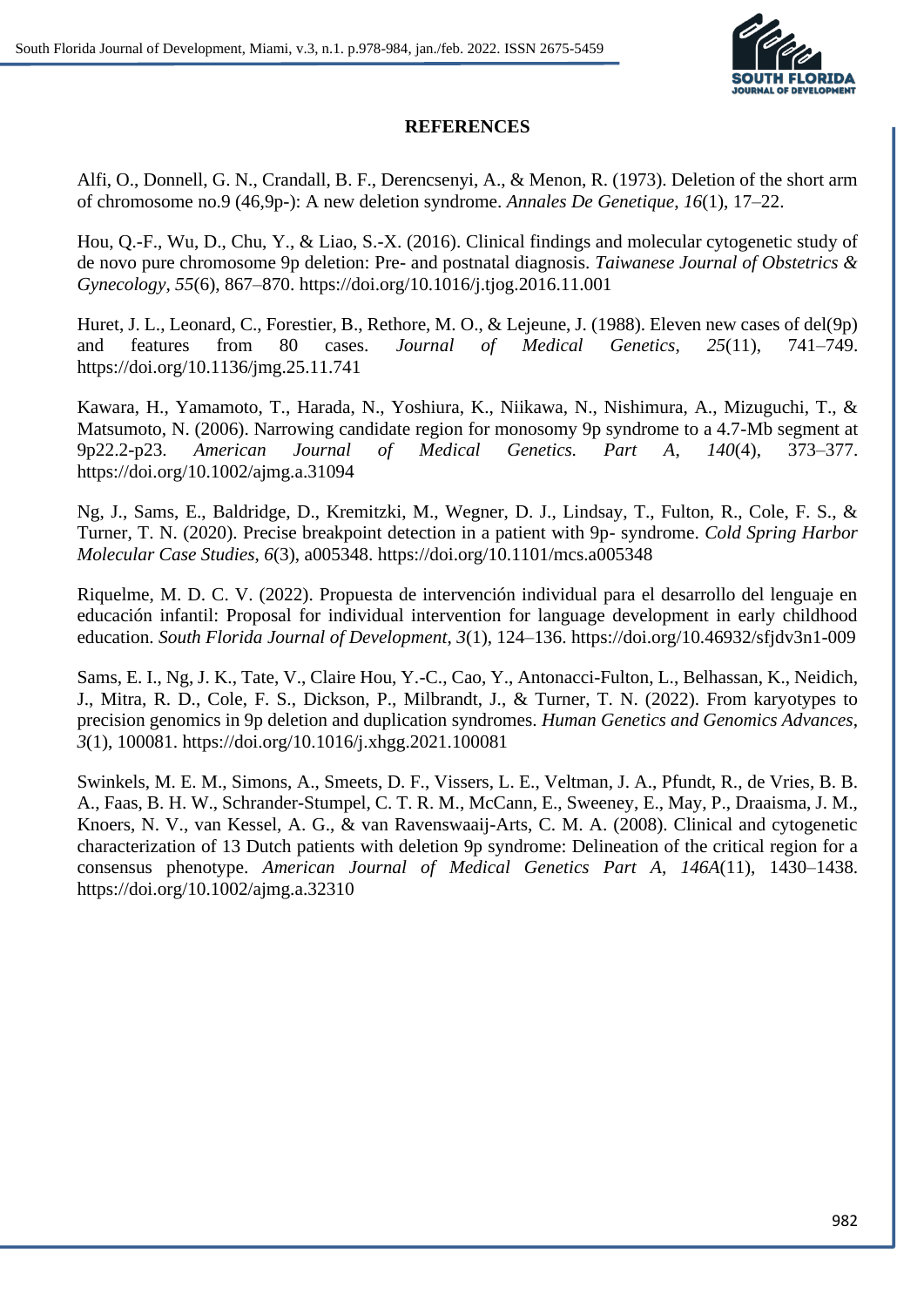

# **ANEXOS**

| <b>Figure 1.</b> Genotype-Phenotype correlations in deletion 9p syndrome.                                                                                                                                                                                                                                                                                                                                                                                                       |                                                                                                                                                                                                                                                                                                                                                                                                                                                  |             |            |                |                                                                         |           |  |  |
|---------------------------------------------------------------------------------------------------------------------------------------------------------------------------------------------------------------------------------------------------------------------------------------------------------------------------------------------------------------------------------------------------------------------------------------------------------------------------------|--------------------------------------------------------------------------------------------------------------------------------------------------------------------------------------------------------------------------------------------------------------------------------------------------------------------------------------------------------------------------------------------------------------------------------------------------|-------------|------------|----------------|-------------------------------------------------------------------------|-----------|--|--|
| $\sim$ $\sim$<br>9p24<br>9p24<br>p24<br>$\sim$<br>$\frac{a}{2}$<br>$\sigma$<br>$\sigma$<br>തൈ                                                                                                                                                                                                                                                                                                                                                                                   | $\sim$<br>$\sim$<br>$\Omega$<br>$\Omega$<br>$\sigma$<br>$\sigma$                                                                                                                                                                                                                                                                                                                                                                                 | 9q13<br>9q1 | 9q2<br>9q2 | 9q22.<br>9q22. | 9q31.<br>$\overline{ }$<br>9q33<br>$\overline{ }$<br>9q32<br>9q3<br>9q3 | $-\Delta$ |  |  |
|                                                                                                                                                                                                                                                                                                                                                                                                                                                                                 |                                                                                                                                                                                                                                                                                                                                                                                                                                                  |             |            |                |                                                                         |           |  |  |
| 10M                                                                                                                                                                                                                                                                                                                                                                                                                                                                             | 30M<br>40M<br>20M                                                                                                                                                                                                                                                                                                                                                                                                                                | 60M<br>50M  | 70M<br>80M | 100M<br>90M    | 120M<br>110M                                                            | 130M      |  |  |
| 9pter (1.17 Mb): Macrocephaly, pervasive developmental disorder, mild hypotonia, mild midline prominence of the forehead,<br>medial eyebrow flare, pseudo-strabismus, wide nasal bridge, upturned bulbous nasal tip, small mouth and<br>tented upper lip, spatulate fingertips and short 5th digits (8).<br>9p24.1p22.3 (8-16 Mb): Trigonocephaly, flat occiput, small palpebral fissures, flat nasal bridge, anteverted<br>nostrils, long philtrum, and microretrognathia (9). |                                                                                                                                                                                                                                                                                                                                                                                                                                                  |             |            |                |                                                                         |           |  |  |
| 9p24.3p22 (18.8 Mb): Globalized hypotonia, trigonocephaly/prominent, metopic suture, flat occiput, arched eye<br>brows/bushy, hypertelorism, slightly flat nasal bridge, long flat philtrum, low-set and<br>posteriorly positioned ears, inguinal or umbilical hernia (10).                                                                                                                                                                                                     |                                                                                                                                                                                                                                                                                                                                                                                                                                                  |             |            |                |                                                                         |           |  |  |
|                                                                                                                                                                                                                                                                                                                                                                                                                                                                                 | 9p22pter: acute fetal distress, delayed developmental milestones, low-set ears, prominent forehead, arched<br>eyebrows, hypertelorism, wide and depressed nasal bridge, short columella, flattened nasal tip, downturned<br>lip corners, thin upper lip and micrognathia, genitalia with micropenis, proximal interscrotal hypospadias,<br>scrotalized labia majora, bilateral cryptorchidism, testicles in the inguinal región (Present study). |             |            |                |                                                                         |           |  |  |

**Figure 2.** Facial Characteristics: **a.** Frontal prominence, arched eyebrows. **b.** broad nasal bridge, short columellae, depressed nasal tip, down-slated lip corners, thin upper lip and micrognathia.



**Figure 3.** Genital Anomalies: **a.** Micro-penis and proximal interscrotal hypospadias **b**. Scrotalized labia majora, bilateral cryptorchidism.